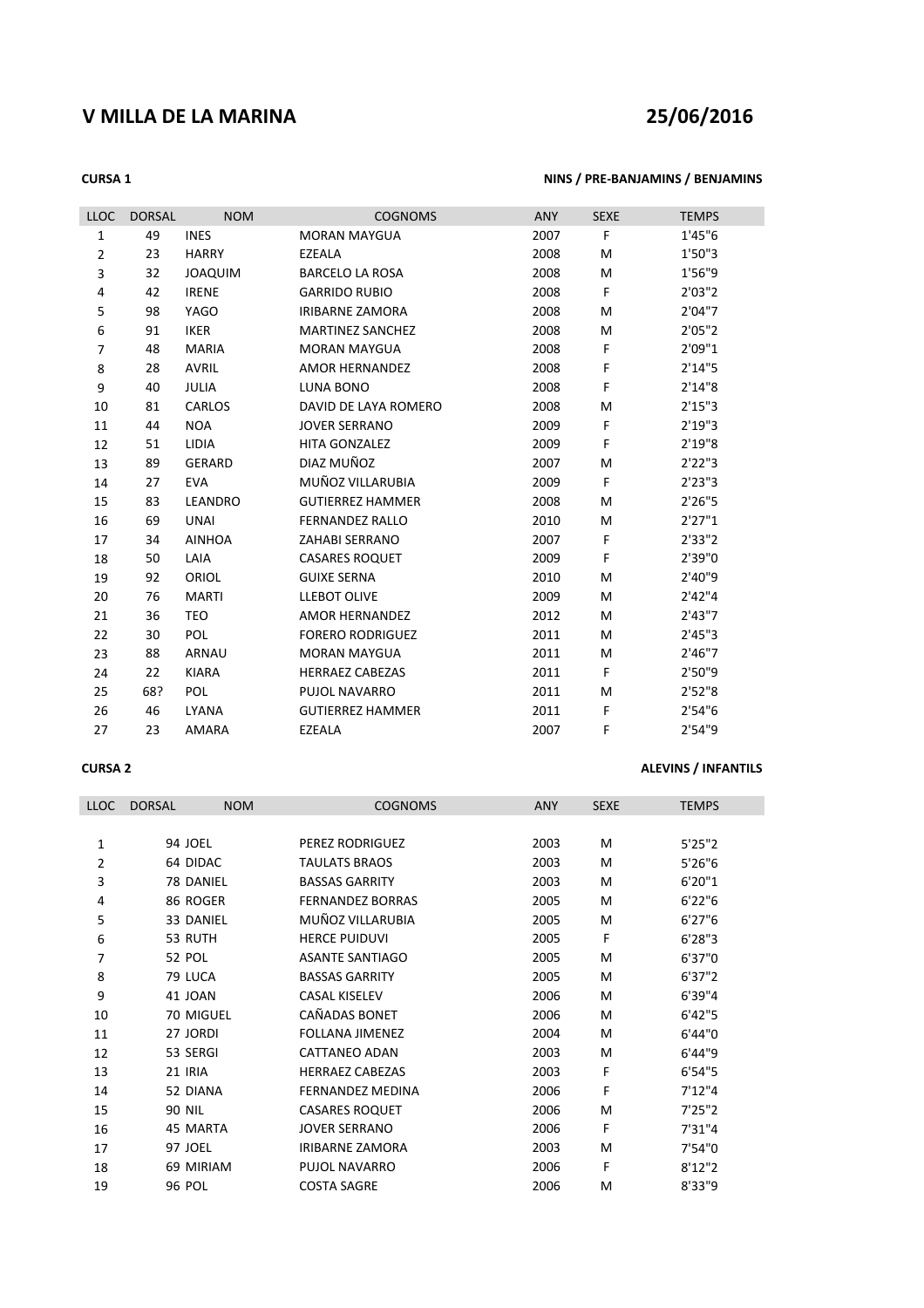# **CURSA 3 CADETS / JUVENILS**

| <b>LLOC</b> | <b>DORSAL</b> | <b>NOM</b>        | <b>COGNOMS</b>           | <b>ANY</b> | <b>SEXE</b> | <b>TEMPS</b> |
|-------------|---------------|-------------------|--------------------------|------------|-------------|--------------|
|             |               |                   |                          |            |             |              |
| 1           |               | 66 GABRIEL        | POMBO HILLENIUS          | 2000       | M           | 5'07"8       |
| 2           | 35 DENIS      |                   | <b>GARCIA CARPINTERO</b> | 1999       | M           | 5'16''6      |
| 3           | 75 KASPER     |                   | VANNIEUWENBORGH          | 2001       | м           | 5'16''7      |
| 4           | 95 NIL        |                   | <b>CABANACH MARTI</b>    | 2001       | M           | 5'19''4      |
| 5           | 55 ALEIX      |                   | AGÜERA GUISERIS          | 2000       | м           | 5'28"0       |
| 6           |               | 87 EDUARD         | <b>FERNANDEZ BORRAS</b>  | 2002       | м           | 5'32''3      |
| 7           | 61 DANIEL     |                   | VAZQUEZ ROS              | 2000       | M           | 5'34"4       |
| 8           | 62 RUBEN      |                   | CANTARERO CAMPOS         | 2000       | M           | 5'45"8       |
| 9           | <b>54 POL</b> |                   | CATTANEO ADAN            | 2000       | M           | 5'49"1       |
| 10          |               | <b>34 SERGUEI</b> | <b>GARCIA CARPINTERO</b> | 2002       | м           | 5'49"4       |
| 11          | 43 LAIA       |                   | <b>RUIZ SOLDEVILA</b>    | 2000       | F           | 5'50"5       |
| 12          |               | 67 SANDRA         | <b>GARCIA GARCIA</b>     | 1999       | F           | 6'36''4      |
| 13          | 54 CLARA      |                   | <b>RIBAS TENA</b>        | 2002       | F           | 7'05''2      |
| 14          |               | 57 SANDRA         | <b>BAETA ROYO</b>        | 2001       | F           | 7'17''7      |
| 15          |               | 58 ANDREA         | <b>ILLA OVIEDO</b>       | 2001       | F           | 7'36"7       |

## **CURSA 4 OPEN / OPEN +50**

| LLOC           | <b>DORSAL</b> | <b>NOM</b>            | <b>COGNOMS</b>            | <b>ANY</b> | <b>SEXE</b> | TEMPS     |
|----------------|---------------|-----------------------|---------------------------|------------|-------------|-----------|
|                |               |                       |                           |            |             |           |
| 1              |               | 84 DAVID              | <b>DURAN ZAFRA</b>        | 1989       | M           | 4'48"2    |
| $\overline{2}$ |               | 100 LEO               | <b>VIDELA RAMOS</b>       | 1983       | M           | 4'55"5    |
| 3              |               | 101 SERGI             | <b>ROBLES MESTRE</b>      | 1981       | M           | 5'02"0    |
| 4              |               | 67 BORIS              | <b>VALLES ALONSO</b>      | 1979       | M           | 5'07"6    |
| 5              |               | 70 CARLOS             | VAQUERO MANSO             | 1974       | M           | 5'09"1    |
| 6              |               | 25 SANTIAGO           | FERRERUELA VAREVAZQUEZ    | 1976       | M           | 5'12''4   |
| $\overline{7}$ |               | 77 SERGI              | <b>FARRAN MINGUELL</b>    | 1975       | M           | $5'13''0$ |
| 8              |               | 66 JULIO              | <b>NAVAZ TEJERO</b>       | 1967       | M           | 5'13''5   |
| 9              |               | 56 DAVID              | <b>MOLINA RUIZ</b>        | 1976       | M           | 5'15"1    |
| 10             |               | 72 DAVID              | <b>GONZALEZ DOMINGUEZ</b> | 1974       | М           | 5'28"0    |
| 11             |               | 80 VICTOR             | <b>BASSAS BACCHETTA</b>   | 1964       | M           | 5'43''2   |
| 12             |               | 71 GABRIEL            | <b>GORDILLO JIMENEZ</b>   | 1984       | M           | 5'51''3   |
| 13             |               | <b>38 FLORENCE</b>    | <b>BERTHOLET</b>          | 1979       | F           | 5'52''4   |
| 14             |               | 95 XAVIER             | <b>VAQUES SEGURA</b>      | 1982       | M           | 5'52"9    |
| 15             |               | 47 DAVID              | DE LA VEGA                | 1979       | M           | 5'57''3   |
| 16             |               | 90 IVAN               | PUJOL MATEO               | 1972       | м           | 5'59"9    |
| 17             |               | 97 DAVID              | SIVILLA SORIA             | 1968       | M           | 6'01"0    |
| 18             |               | 39 Mª HELENA          | <b>GAETA MONLEON</b>      | 1971       | F.          | 6'01"9    |
| 19             |               | 37 SARA               | <b>BENEDI MANRIQUE</b>    | 1985       | F           | 6'05''5   |
| 20             | 37            |                       |                           |            |             | 6'16"9    |
| 21             |               | 40 JOAN               | <b>CASALS CLIMENT</b>     | 1964       | M           | 6'18''0   |
| 22             |               | <b>42 JOAN CARLES</b> | <b>BUSQUETS VIDAL</b>     | 1964       | M           | 6'20''7   |
| 23             |               | 33 MARTA              | <b>NAYAS GARCIA</b>       | 1978       | F           | 6'37''6   |
| 24             |               | 94 MIKI               | IZQUIERDO DELGADO         | 1988       | M           | 7'00"3    |
| 25             |               | 62 MIREIA             | LAPEÑA CALABUY            | 1986       | F           | 7'00"6    |
| 26             |               | <b>65 RAQUEL</b>      | SAN MIGUEL DIAZ           | 1974       | F           | 7'07"9    |
| 27             |               | 85 WILLIAM            | <b>MORAN CARDENAS</b>     | 1962       | M           | 7'10"6    |
| 28             |               | 63 KARIM              | ZAHABI LOBAN              | 1975       | M           | 7'15''6   |
| 29             |               | 21 ALBERTO            | <b>HERRAEZ DEL ESTAL</b>  | 1977       | M           | 7'17''4   |
| 30             |               | 60 CAROLINA           | PASCUAL                   | 1983       | F           | 7'17''8   |
| 31             |               | 65 ARTUR              | <b>GRACIA SANCHEZ</b>     | 1971       | M           | 7'18"5    |
| 32             |               | <b>36 MAR</b>         | DONYA MORENO              | 1961       | F           | 7'18''8   |
| 33             |               | 29 SOL                | PONCE SOTO                | 1968       | F           | 7'26''7   |
| 34             |               | 57 BERTI              | <b>GARCIA MEDINA</b>      | 1949       | м           | 7'42''2   |
| 35             |               | <b>63 ANTONIO</b>     | <b>ANDRES GOMEZ</b>       | 1959       | м           | 7'49"8    |
|                |               |                       |                           |            |             |           |